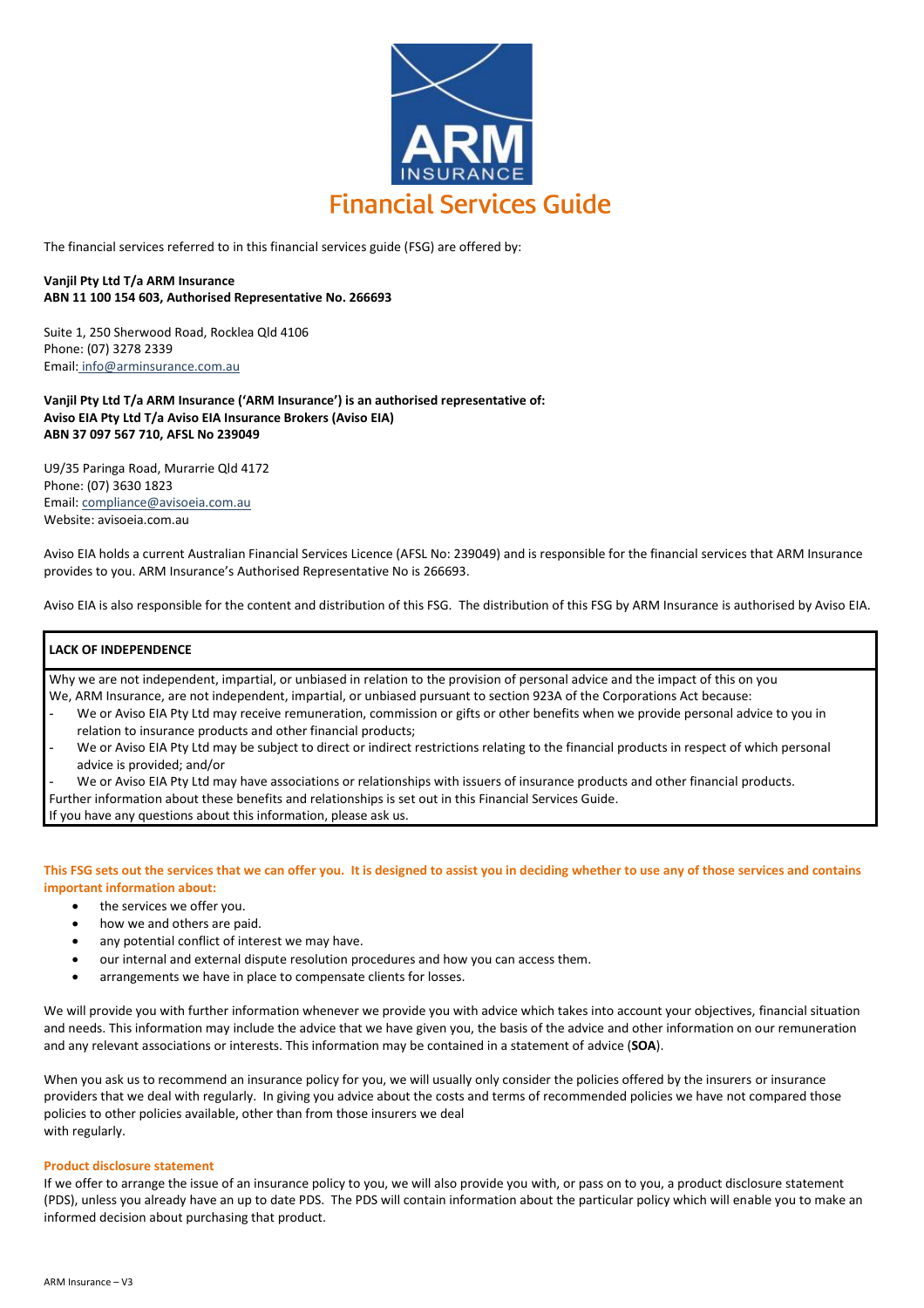| From when does this FSG apply?                                                                                                                   | This FSG applies from 1 <sup>st</sup> July, 2021 and remains valid unless a further FSG is issued to replace it.<br>We may give you a supplementary FSG. It will not replace this FSG but will cover services not<br>covered by this FSG.                                                                                                                                                                                                                                      |
|--------------------------------------------------------------------------------------------------------------------------------------------------|--------------------------------------------------------------------------------------------------------------------------------------------------------------------------------------------------------------------------------------------------------------------------------------------------------------------------------------------------------------------------------------------------------------------------------------------------------------------------------|
| How can I instruct you?                                                                                                                          | You can contact us to give us instructions by post, phone or email on the contact number or<br>details mentioned on page 1 of this FSG.                                                                                                                                                                                                                                                                                                                                        |
| Who is responsible for the financial<br>services provided?                                                                                       | Aviso EIA is responsible for the financial services that will be provided to you, or through you to<br>your family members, including the distribution of this FSG.<br>Aviso EIA holds a current Australian Financial Services Licensee no: 239049. The contact details<br>for Aviso EIA are on the front of this FSG.                                                                                                                                                         |
| What kinds of financial services are you<br>authorised to provide to me and what<br>kinds of financial product/s do those<br>services relate to? | Aviso EIA is authorised to advise and deal in general insurance products to wholesale and/or<br>retail clients. We will do this for you as your broker unless we tell you otherwise.                                                                                                                                                                                                                                                                                           |
| Will I receive tailored advice?                                                                                                                  | Maybe not in all cases. However, we may need information about your personal objectives,<br>details of your current financial situation and any relevant information, so that we can arrange<br>insurance policies for you, or to give you advice about your insurance needs. We will ask you for<br>the details that we need to know.                                                                                                                                         |
|                                                                                                                                                  | In some cases, we will not ask for any of this information. If we do not ask, or if you do not give<br>us all of the information we ask for, any advice you receive may not be appropriate to your<br>needs, objectives and financial situation.                                                                                                                                                                                                                               |
|                                                                                                                                                  | You should read the warnings contained in any SOA, or any other warnings that we give you,<br>carefully before making any decision about an insurance policy.                                                                                                                                                                                                                                                                                                                  |
|                                                                                                                                                  | Where we provide you with advice about your insurance arrangements, that advice is current at<br>the time that we give it. We will review your insurance arrangements when you inform us about<br>changes in your circumstances.                                                                                                                                                                                                                                               |
|                                                                                                                                                  | In some cases, we may automatically renew your insurance to ensure you continue to be<br>covered. At the time we will send you an offer to renew the insurance policy and invoice you for<br>the cost of the renewal. If there is a change in your circumstances or if you want to change the<br>details of cover, contact us as soon as you receive the renewal offer. This will allow us to assess<br>whether your insurance is appropriate to your needs and circumstances. |
| <b>Contractual Liability and your</b><br>insurance cover                                                                                         | Many commercial or business contracts contain clauses dealing with your liability (including<br>indemnities or hold harmless clauses). Such clauses may entitle your insurers to reduce cover, or<br>in some cases, refuse to indemnify you at all. You should seek legal advice before signing and<br>accepting contracts. You should inform us of any clauses of this nature before you enter into<br>them.                                                                  |
| What information do you maintain in<br>my file and can I examine my file?                                                                        | We maintain a record of your personal profile, including details of insurance policies that we<br>arrange for you. We may also maintain records of any recommendations or advice given to you.<br>We will retain this FSG and any other FSG given to you as well as any SOA or PDS that we give or<br>pass on to you for the period required by law.                                                                                                                           |
|                                                                                                                                                  | We are committed to implementing and promoting a privacy policy, which will ensure the<br>privacy and security of your personal information. A copy of our privacy policy is available on<br>request. A copy is also available on our website, avisoeia.com.au.                                                                                                                                                                                                                |
|                                                                                                                                                  | If you wish to look at your file, please ask us. We will make arrangements for you to do so.                                                                                                                                                                                                                                                                                                                                                                                   |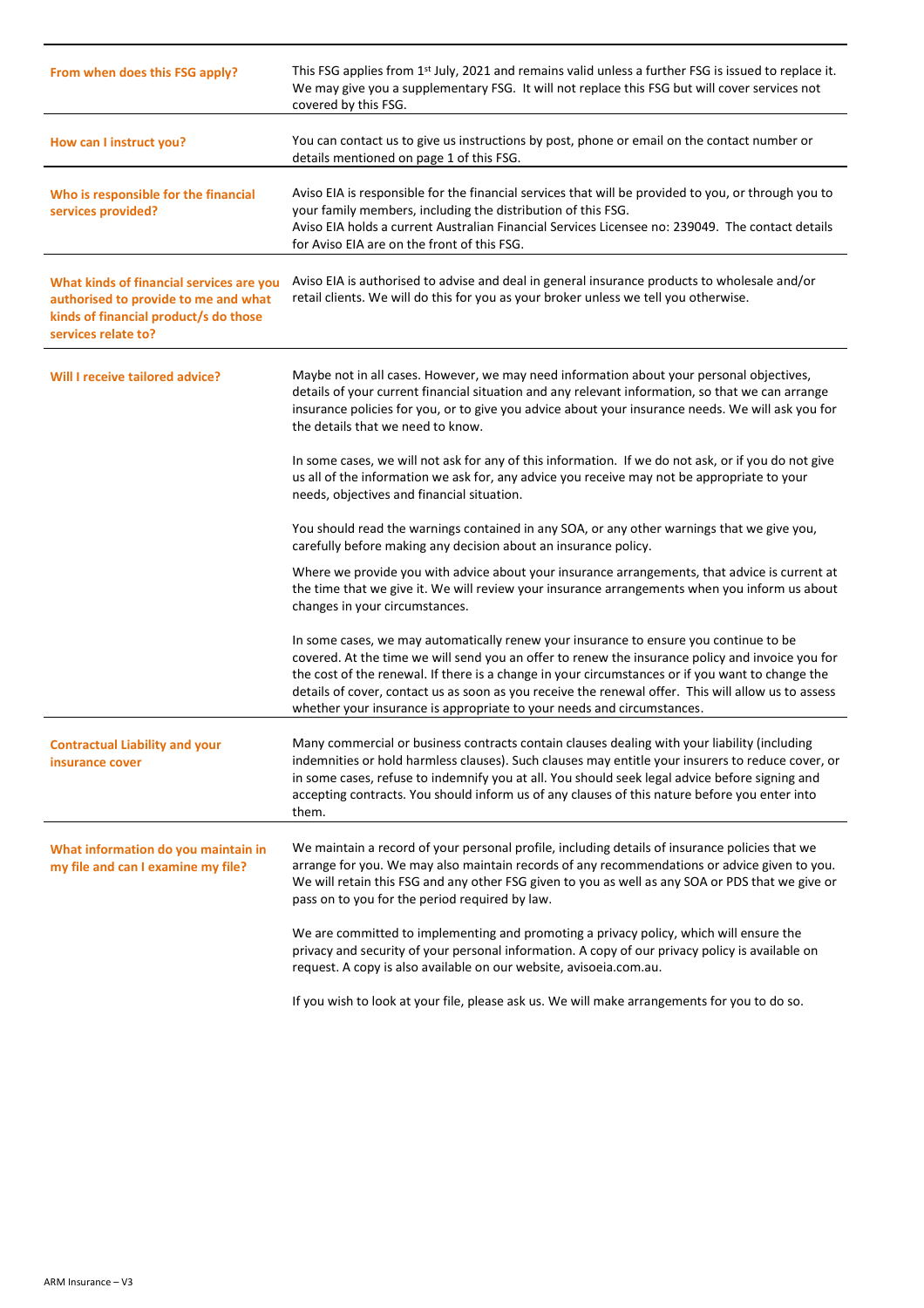| How will I pay for the services<br>provided?                                                           | Payment for the services We provide you are payable directly to Aviso EIA. For each insurance<br>product, the insurer will charge a premium that includes any relevant taxes, charges and levies.<br>Aviso EIA often receive a payment based on a percentage of this premium (excluding relevant<br>taxes, charges and levies) called commission, which is paid to Aviso EIA by the insurers. In some<br>cases, you will also be charged a fee. These will all be shown on the invoice that is sent to you. |
|--------------------------------------------------------------------------------------------------------|-------------------------------------------------------------------------------------------------------------------------------------------------------------------------------------------------------------------------------------------------------------------------------------------------------------------------------------------------------------------------------------------------------------------------------------------------------------------------------------------------------------|
|                                                                                                        | You can choose to pay for our services by any of the payment methods set out in the invoice.<br>You are required to pay Aviso EIA within the time set out on the invoice.                                                                                                                                                                                                                                                                                                                                   |
|                                                                                                        | If there is a refund or reduction of your premium as a result of a cancellation or alteration to a<br>policy, or based on a term of your policy (such as a premium adjustment provision), We will<br>retain any fee we have charged you. We will also retain commission depending on our<br>arrangements with the insurer or charge you a cancellation fee equal to the reduction in<br>commission.                                                                                                         |
|                                                                                                        | When you pay us your premium it will be banked into Aviso EIA 's trust account. Aviso EIA will<br>retain the commission from the premium you pay us and remit the balance to the insurer in<br>accordance with Aviso EIA arrangements with the insurer. Aviso EIA will earn interest on the<br>premium while it is in their trust account or Aviso EIA may invest the premium and earn a<br>return. Aviso EIA will retain any interest or return on investment earned on the premium.                       |
| How are any commissions, fees or<br>other benefits calculated for providing<br>the financial services? | Our commission will be calculated based on the following formula:<br>$X = Y\% \times P$<br>In this formula:                                                                                                                                                                                                                                                                                                                                                                                                 |
|                                                                                                        | $X = our$ commission                                                                                                                                                                                                                                                                                                                                                                                                                                                                                        |
|                                                                                                        | Y% = the percentage commission paid to us by the insurer. Our commission varies between 0%<br>and 40%.                                                                                                                                                                                                                                                                                                                                                                                                      |
|                                                                                                        | P = the amount you pay for any insurance policy (less any government fees or charges<br>included in that amount).                                                                                                                                                                                                                                                                                                                                                                                           |
|                                                                                                        | ARM Insurance will receive 87% of Aviso EIA's commission.                                                                                                                                                                                                                                                                                                                                                                                                                                                   |
|                                                                                                        | Any fees that we charge you will be shown separately on your invoice. ARM Insurance will<br>receive 87% of this fee amount.                                                                                                                                                                                                                                                                                                                                                                                 |
|                                                                                                        | We do not often pay any commissions, fees or benefits to others who refer you to us or refer<br>us to an insurer. If we do, we will pay commissions to those people out of our commission or<br>fees (not in addition to those amounts), in the range of 0% to 70% of our commission or fees.<br>Our employees that will assist you with your insurance needs will be paid a market salary and<br>may include commission &/or bonuses based on our performance criteria.                                    |
|                                                                                                        | When we provide you with any advice regarding CTP Insurance written under the Motor<br>Accident Injuries Act 2017 (NSW) we may receive a commission from the CTP Insurer we refer<br>you to.                                                                                                                                                                                                                                                                                                                |
|                                                                                                        | If we give you personal advice, we will inform you of any fees, commission or other payments<br>we, our associates or anyone referring you to us (or us to any insurer) will receive in relation<br>to the policies that are the subject of the advice.<br>See below for information on the Steadfast association and commission.                                                                                                                                                                           |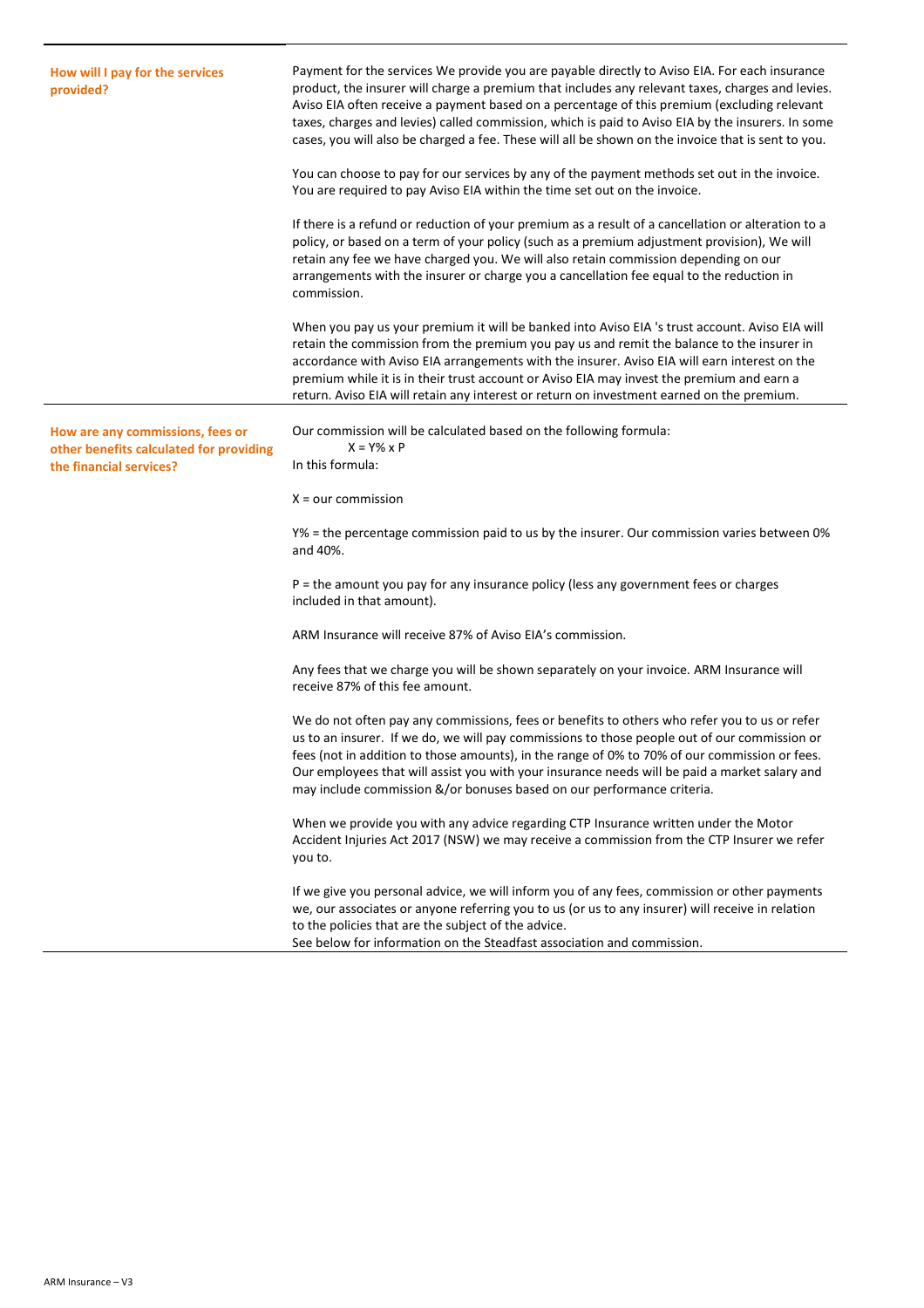**Do you have any relationships or associations with the insurers who issue the insurance policies or any other material relationships?**

### **Aviso Group**

Aviso EIA is a member of the Aviso Group Pty Ltd (**Aviso**), which is the owner of the Aviso Group trademarks and intellectual property. Aviso has granted Aviso EIA a licence to use the Aviso trademarks and its intellectual property. Aviso has arrangements with some insurers and premium funders (**Partners**) under which Aviso may receive between 0.5% – 1.5% commission and/or profit incentives for each product arranged by us with those Partners. We may receive a proportion of that commission from Aviso at the end of each financial year (or other agreed period).

## **Steadfast**

Aviso EIA is a Steadfast Group Limited (**Steadfast**) Network Broker and Aviso EIA and/or principals/directors/staff may directly hold shares in Steadfast. As a Steadfast Network Broker we have access to services including model operating and compliance tools, procedures, manuals and training, legal, technical, HR, contractual liability advice and assistance, group insurance arrangements, product comparison and placement support, claims support, group purchasing arrangements and broker support services.

These services are either funded by Steadfast, subsidised by Steadfast or available exclusively to Steadfast Network Brokers for a fee.

Steadfast has arrangements with some insurers and premium funders (**Partners**) under which the Partners may pay Steadfast commission of between 0.5% to 1.5% for each product arranged by us with those Partners or alternatively a fee to access strategic and technological support and the Steadfast Broker Network. Steadfast is also a shareholder of some Partners.

#### **Premium Funders**

If we arrange premium funding for you, we may be paid a commission by the premium funder. We may also charge you a fee (or both). The commission that we are paid by the premium funder is usually calculated as a percentage of your insurance premium (including government fees or charges). If you instruct us to arrange or issue a product, this is when we become entitled to the commission.

Our commission rates for premium funding are in the range of 0% to 3.0% of funded premium. When we arrange premium funding for you, you can ask us what commission rates we are paid for that funding arrangement compared to the other arrangements that were available to you.

## **Various Insurers**

Aviso EIA may receive indirect benefits from arranging cover from a range of insurers who may issue enhanced products for our clients. Aviso EIA may receive royalties &/or sponsorship from the insurers and other service providers depending on the continued support. We may also receive sponsorship from insurers and other service providers for annual conventions and monthly strategy meetings. These benefits also provide education programs which offer opportunities for staff to enhance their skills and knowledge.

Aviso EIA and/or principals/directors/staff may also directly hold shares in a range of Insurers.

### **NIBA**

**CQIB**

Aviso EIA are members of the National Insurance Brokers Association (**NIBA**) and subscribe to the Insurance Brokers Code of Practice.

|                                         | CUID                                                                                                                                                                                                                                                                                                                                                                                                                                                                                                                                                                                                                                        |  |
|-----------------------------------------|---------------------------------------------------------------------------------------------------------------------------------------------------------------------------------------------------------------------------------------------------------------------------------------------------------------------------------------------------------------------------------------------------------------------------------------------------------------------------------------------------------------------------------------------------------------------------------------------------------------------------------------------|--|
|                                         | Aviso EIA are also members of the Council of Queensland Insurance Brokers (CQIB).                                                                                                                                                                                                                                                                                                                                                                                                                                                                                                                                                           |  |
| What should I do if I have a complaint? | Contact us and tell us about your complaint. We will do our best to resolve it quickly.<br>If your complaint is not satisfactorily resolved within 7 days, please contact our Complaints<br>2.<br>Manager on (07) 3630 1823 or email your written complaint to<br>compliance@avisoeia.com.au. We will try and resolve your complaint quickly and fairly.<br>Aviso EIA is a member of the Australian Financial Complaints Authority (AFCA). If your<br>3.<br>complaint cannot be resolved to your satisfaction by us, you have the right to refer the<br>matter to the AFCA. AFCA provides fair and independent financial services complaint |  |
|                                         | resolution that is free to customers. The AFCA can be contacted at:<br>Mailing address - Australian Financial Complaints Authority<br>GPO Box 3, Melbourne, VIC 3001<br>Phone   1800 931 678<br><b>Email</b> $ $ info@afca.org.au<br>Website   www.afca.org.au                                                                                                                                                                                                                                                                                                                                                                              |  |